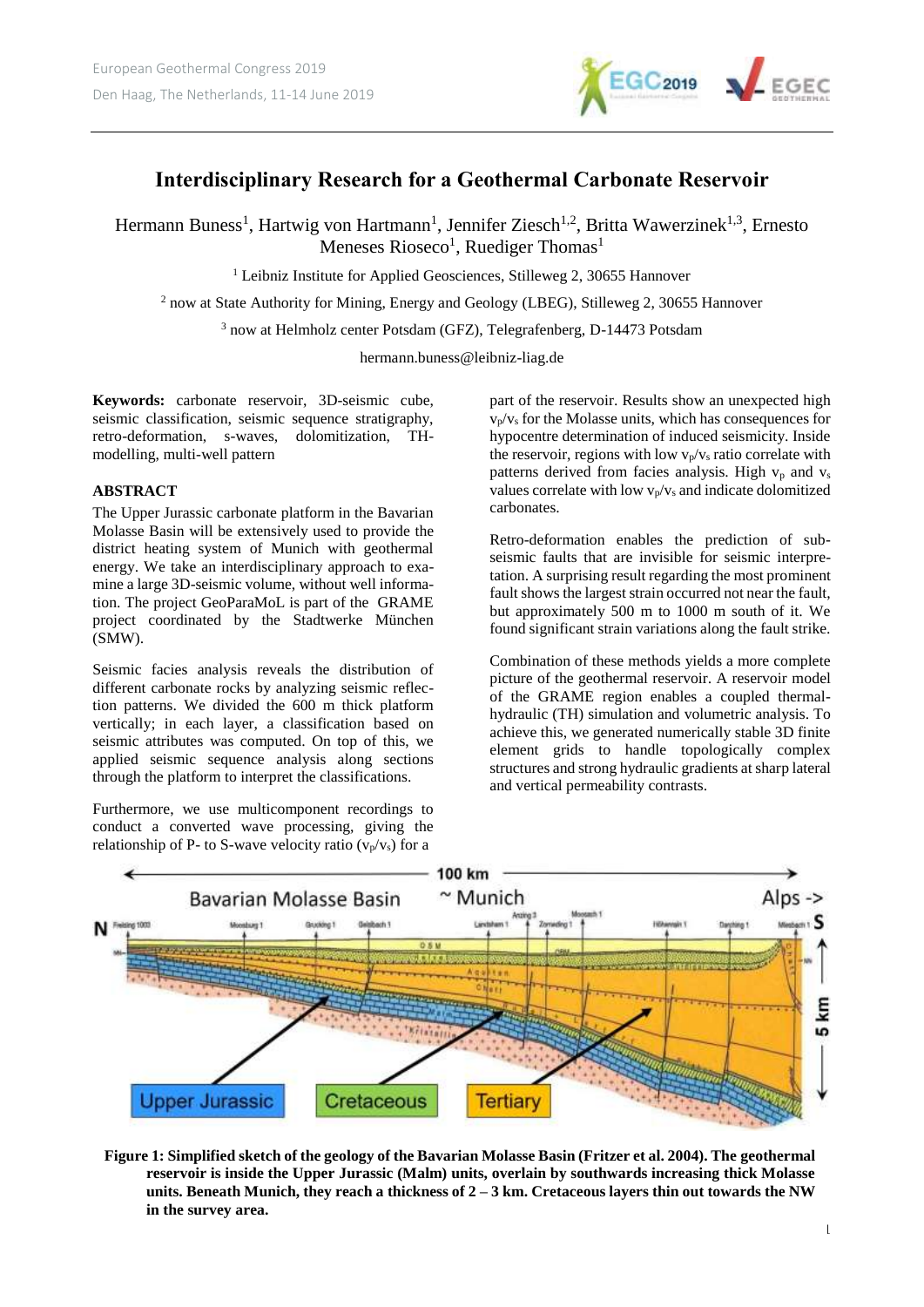

**Figure 2: 3D-seismic survey covering the southern and western part of Munich, adjacent 2D- and 3D- surveys and surrounding geothermal wells.**

### **1. INTRODUCTION**

The Upper Jurassic (Malm) carbonate platform in the Bavarian Molasse Basin (Fig. 1), is the most important hydrogeothermal reservoir in Germany. 27 geothermal facilities are already in operation, however the potential has not yet been completely exploited. In the southern part of Munich, the 'Stadtwerke München' envisage a 100% supply of sustainable heat energy by the year 2040; geothermal heat shall contribute by an area-wide pattern of geothermal facilities comprising of up to 50 new boreholes (Project GRAME, Hecht and Pletl 2015).

Geothermal boreholes in the Malm have shown, that despite many successful projects, also some failures occurred (e.g. Geretsried, Mauerstetten), emphasizing the need for comprehensive characterization of potential geothermal reservoirs. This is the intention of the GeoParaMoL project (Buness et al. 2016) of the Leibniz Institute for Applied Geophysics (LIAG), that uses (1) seismic attribute analysis, (2) S-wave experiments, (3) structural analysis, including retro-deformation, and (4) thermal-hydraulic modelling to achieve this aim.

As a database for the project, a 3D-seismic survey was acquired that covers 170 km² of the southern part of Munich (Fig. 2). The survey was carried out 2016/17; the processing included pre-stack depth migration. This yielded the best image and was subsequently used for interpretation. It should be mentioned that no well

directly excite shear waves using standard vertical vibrators. **2. STRUCTURAL ANALYSIS** We analysed 7 stratigraphic horizons in detail: Top Aquitanian (1), Top Chattian (2), Top Rupelian (3), Top Priabonian (4), Top Purbeck (5), Basis Reservoir (6) und Top Dogger (7) in a mixed manual and automated picking procedure (Fig. 3). Since the fault morphology was crucial for a later kinematic restoration, we picked faults on random lines perpendicular to the

strike of the faults every 50 m.

The survey area is characterized mainly by normal faulting. The largest of these faults is the Munich fault, a prolongation of the known Markt-Schwabener Verwurf, showing a maximum throw up to 350 m. To the east, this fault splits into several branches and terminates. In the SE part of the area, we find another complex fault system that constitute the continuation of faults known from the Unterhaching 3D-seismic. Notably relay-ramps, hook structures and horst and

existed during the time of the project that penetrates the Malm unit in the survey area. 2D profiles were shot to connect boreholes in the surrounding area for depthing. Shear wave measurements were also conducted during the regular 3D-seismic survey (s. Fig. 2). In a passive experiment, the survey was additionally recorded on single, 3-component (3C), digital receivers. In this way another 3D P-wave as well as a 3D S-wave dataset were acquired. In the active shear-wave experiment, the SHOVER technique (Edelmann 1981) was applied to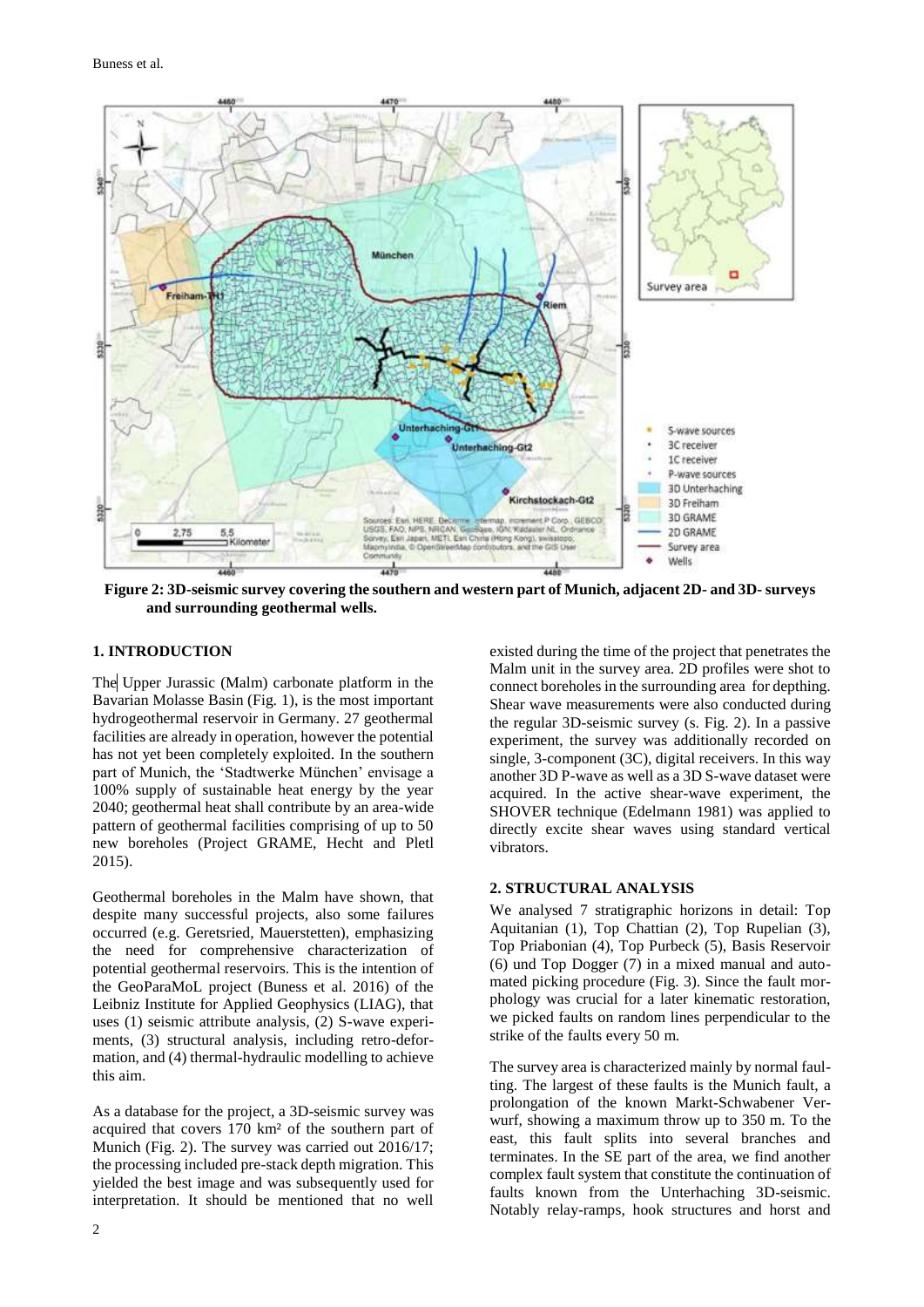

**Figure 3: 3D geological model developed from the 3D survey showing four of seven stratigraphic horizons and all faults, 2x vertical exaggeration.**

graben structures can be seen. In both parts, small antithetic and synthetic faults with very small throws  $(<80 \text{ m})$  form part of a horsetail splay, typical for strikeslip regimes (Kim et al. 2004).

Regarding the fault geometry, two characteristics can be observed: firstly, there is a significant steepening of the fault dip when passing from the Molasse sediments into the more competent carbonates. Dip angles range from 60-70° in the molasses sediments to 75-90° in the carbonates. Secondly, the hanging-wall sediments show rollover structures, which are partly brittle, and drag-folds. 2D kinematic modelling shows that these structures result from the varying fault geometry.

Juxtaposition maps (i.e. fault throw vs. strike) allow information on the timing of the faulting to be extracted. They show the maximum throw was during Cretaceous times, i.e. between Top Purbeck and Top Priabonian. Because Cretaceous units are thin and disappear towards the NW, they do not give more detail about the timing of the event. However, fault throw decreases upwards the younger Molasse units as well as downwards to deeper layers at base Malm und Dogger. This indicates that the faults probably do not extend in to the basement, which may be crucial for the interpretation of induced seismicity.

The fault throw along strike at the Top Purbeck level differs that at the Top Priabonian. This implies an erosional phase between these two stratigraphical markers. The geometry of the tiplines gives a hint to the kinematic of faults (Ziesch et al. 2017): pure normal faulting leads to elliptical tiplines. However the vertical trend of some tiplines in the survey area indicate a mixture of normal and strike slip faulting that is confirmed by interpretation of the seismic data.

#### **3. FACIES CLASSIFICATION**

Knowledge of facies of the carbonate platform was derived from outcropping units of the Frankonian and Swabian Alp in the north (Fig. 1) and a few boreholes

inside the Molasse basin. The traditional model (Meyer and Schmidt-Kaler 1989) includes a distribution of large reef complexes separated by troughs consisting of differently-layered limestones. Whereas in the north coral reefs occur, they could not be confirmed by deep boreholes in the southern part. The distribution and size of these troughs in the Munich region would seem to be highly irregular (Schulz and Thomas 2012).

For seismic facies analysis, we followed an approach that is primarily oriented on the seismic data: The Malm units were divided vertically into 8 layers, each of which with an approximate thickness of 70 m. Inside every layer and for every bin the following three seismic attributes were calculated: (1) centre frequency, (2) amplitude und (3) similarity. The range of centre frequencies and amplitudes were divided into three intervals and the similarity into two intervals. An inspection of the results yielded a strong correlation between amplitudes and similarity values, i.e. small amplitudes show less similarity and vice versa. In this case, we designed a further division of amplitude values according to similarity. This lead to altogether 18 independent combinations (Fig. 4), that we subsequently colour coded and projected on top of each layer.

The distribution of classes reveals regions with uniform amplitudes contrasting with strong variations (s. Fig. 4). These regions can be further subdivided by different frequencies; especially regions with low amplitude values show strongly varying frequencies. The pattern can be correlated between the vertical layers, towards the upper layers amplitudes as well as amplitude differences increase. We furthermore took the local distribution in each layer to interpret sedimentation environments.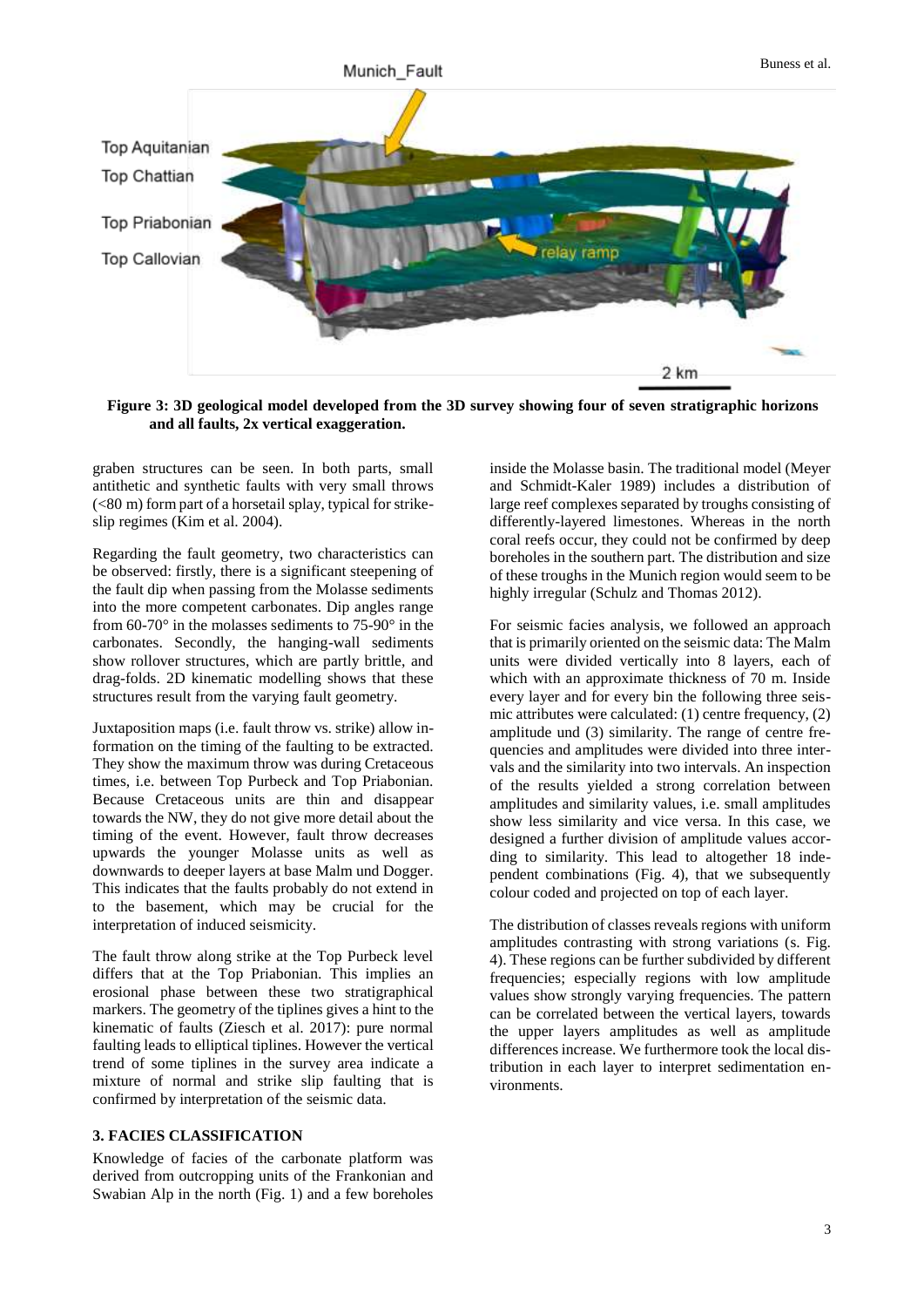



**Figure 4: Attribute classes of the fifth of eight layers inside the Malm. Colour code is shown on the right. Frequency and similarity repeats along the colour bar. The red line indicates the position of Fig. 5.**

### **4. SEQUENCE ANALYSIS**

To carry out an sequence analysis, we first scanned the data for the typical reflection pattern and tried to correlate single strong horizons across the survey area. The seismic patterns often appear in groups and may be locally confined, but cover larger areas as well. Locally-confined patterns are clinoforms and small triangular structures with upwards pointing tip. Pattern covering larger areas are parallel reflections, sigmoidal and dome-shaped forms. The distribution of these pattern is irregular, i.e. they are not visible in all sections. The correlation of horizons is non-unique, since the reflection characteristics change over the survey area: whereas the eastern and western part shows

strongly correlatable horizons, the center part does not, hindering correlation over the whole area. However, four horizons could be found that divide vertically the Malm (Fig. 5). Laterally, clinoforms are confined by seismic transparent as well as seismic chaotic regions. Triangle structures show up next to finely-laminated reflectors and with chaotic patterns inside. A sigmoidal structure appears in the upper half of the Malm, next to chaotic reflectivity. Dome-shaped structures are found in the upper part of the Malm as well, but only in the SE of the survey area.

The classification shown in Figure 4 represents a depth slice approximately at the top of the second layer in Figure 5 and can be thus interpreted: The low reflective



**Figure 5: Facies interpretation along the section marked in fig. 4. Shown are sequence boundaries (white), mud-mounds (green), platform mud wackestones (light blue), basin mudstones (grey), shallow water grainstones (yellow) and shelf margin boundstones (purple).**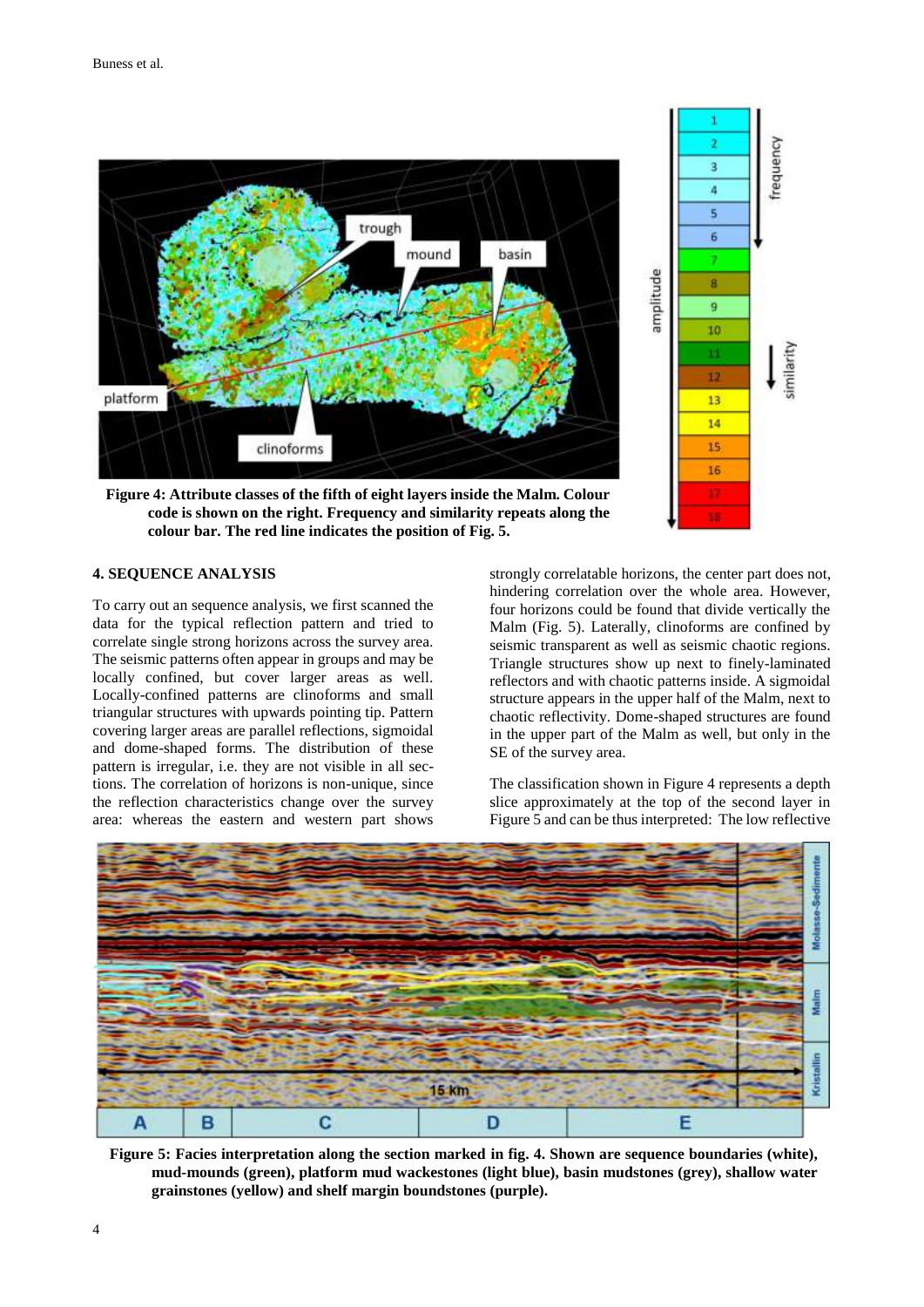

**Fig. 6: Deformation at Top Purbeck after 3D retro-deformation of all stratigraphic layers above. Shown is the e1-magnitude, which gives a scalar quantity of the deformation of the hanging-wall. The strongest deformation is found at more than 1 km away from the fault.**

region at the eastern margin corresponds to mud mounds that become apparent at the rightmost position in the section. Towards the west, a basin with very high reflectivity follows, which is cut by the section on its northern margin. Further west, a region dominated by mud mounds, characterized by lower reflectivity follows, before small to medium amplitudes indicate a region were clinoforms appear. Further to the west, a trough can be correlated with medium amplitudes. The westernmost region consists of a platform showing little reflectivity. Generally, mud mounds are characterized by circular, low reflectivity structures surroundded by stronger reflectivity and by varying frequencies.

#### **4. RETRODEFORMATION**

In a first step, we cut all stratigraphic horizons into single blocks, so they could be moved independently along the fault surfaces. We calculated dip, azimuth, curvature, and cylindricity for all fault surfaces. Altogether, we created 40 blocks consisting of tetrahedra with edge lengths of 75 m.

The second step consists of an assignment of lithology and age of the stratigraphic layers to the volumes. An exact estimation of compaction is crucial for retro- deformation and needs data for porosity. From several databases we calculated exponential porosity-depth functions for all Molasse sediments. Due to the lack of data, the carbonates were modelled using a constant porosity function. Resulting strain values due to decompaction range between 5 % at top Aquitanian to nearly 50 % for the lower Molasse layers. They show no significant lateral variations, only near to the main faults do they decrease.

The next step comprised the retro-deformation of the hanging-wall of the largest fault, the E-W striking Munich fault with a throw of 350 m. Surprisingly, the largest values of deformation (e1-magnitude) do not

appear closest to the fault, but  $500 - 1000$  m south of it. We can also differentiate the deformation laterally: in the western part, it is in mostly small with values that do not exceed 20 %, whereas in the eastern part often values of up to 85% occur. Since deformation is a proxy to the density of sub-seismic fractures, an increased amount of fractures is more probable in the eastern part, close to where the Munich fault splits into two branches. Besides the scalar value of the e1-magnitude, the deformation vectors can be derived from retrodeformation. They give the direction of maximum deformation and thus of the preferred fracture orientation. They are predominantly perpendicular to the Munich Fault. Thus we hypothesize that the Munich fault has a preferentially fault-parallel anisotropic permeability.

#### **4. SHEAR WAVES**

Shots in the eastern part of the seismic survey were recorded additionally by 3C receivers arranged on 2D lines (s. Fig. 1). After rotation of components into a radial-transversal coordinate system, we discovered that the most prominent reflections originate from the top of the carbonate platform and that the travel time relationship of the vertical to the radial component is 1.55. This would indicate a rather low VP/VS relationship. However, a 3C vertical seismic profile (VSP) from a nearby well shows a Vp/Vs relationship of more than 2 down to the carbonate platform and thus proves that the main energy recorded by the horizontal components results from converted waves.

Knowing the Vp/Vs relationship allows a converted wave processing of the relative small 3C seismic volume. We could follow continuous horizons in this volume, from the top the reservoir as well as from inside the reservoir and correlated them with reflectors from the P-wave seismic volume. The traveltimes of the corresponding reflectors could now be determined,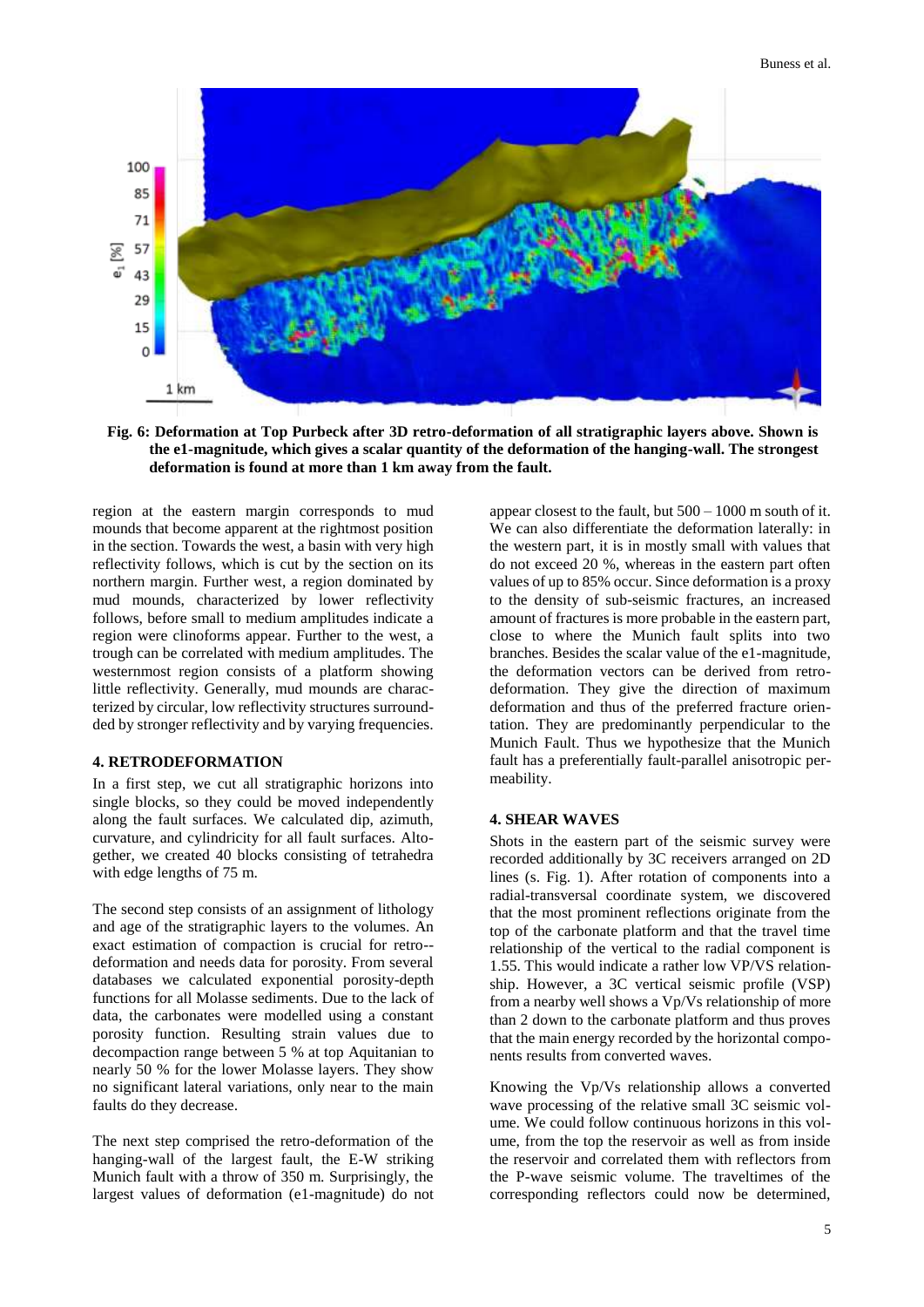

*Fig. 7: Vp/Vs relationship observed from interval velocities inside the reservoir inserted in the facies classification map of Figure 4. The pattern of both independently-derived quantities correlate well.*

followed by the calculation of the interval travel times between two horizons. This finally gives the Vp/Vs (Garotta 1987, Tessmer and Behle 1988).

The results show a Vp/Vs relationship with a median value of 1.92 above the carbonate platform. This is significantly higher than the values assumed so far (1.6 – 1.7; Schulz and Thomas 2012). This finding is of significance for the determination of hypocentres of induced seismicity occurring at geothermal facilities in the surrounding area (Megies and Wassermann, 2014). The high  $V_P/V_S$  relationship hints at events at the basis of the carbonate platform and not deep inside the crystalline basement.

In the reservoir, the variation of the  $V_P/V_S$  values from  $1.5 - 2.1$  is larger than in the Molasse units. In Figure 7, a region of low values  $(1.5 - 1.8)$  is surrounded by high values (>1.8). This pattern is opposed to the facies classification (s. Fig. 4). Correlation is possible: low  $V_P/V_S$  values correspond to blue facies classes and high values to orange classes. Since the colour code is dominated by the seismic amplitudes, we see low  $V_P/V_S$ values where reflectivity is also low and vice versa.

The Vp/Vs relationship allows conclusions to be made about the lithology, facies and porosity that cannot be drawn from either Vp or Vs alone (Tatham & McCormack, 1991). The relationship allows to differentiate between sandstone (1.59-1.76), dolomite (1.78-1.84) and limestone (1.84-1.99) (Domenico 1984). The relationship varies also for different facies: in a lagoon environment lower values than in high porosity limestones have been found by Garotta (1985). Emery & Stewart (2006) show Vp/Vs increases with increasing porosity.

The Vp/Vs relationship correlates in the carbonate platform with Vp and Vs values: high velocities are connected with a low Vp/Vs relationship and vice versa. This can be correlated to the elastic properties of limestone and dolomite. The velocities in dolomite are higher than in limestone, whereas the Vp/Vs relationship is lower (Pickett 1963). The combination of an increase in Vp and Vs correlated with a decrease in the relationship is therefore interpreted as a dolomitized region.

#### **5. THERMAL-HYDRAULIC MODELLING**

The basis for thermal-hydraulic (TH) modelling was the structural geological and the reservoir classification, as described above. However, both of them are too detailed to be used directly in a THmodelling. A consistent reservoir architecture has to be considered for the 3D finite element (FE) net. A modelling of all geological faults is not possible, therefore we build a hierarchy of faults according to the criteria (1) faults that confine the reservoir (2) faults that separate compartments inside the reservoir (3) faults that probably influence the movement of fluid and (4) faults that could act as barriers.

In order to construct a water-tight reservoir-model that is suited for dynamic simulations, we developed the following workflow: smoothing of complex surfaces, homogenisation of triangulated surfaces, removal of gaps, connection of horizon and fault surfaces and association of nodes in the cutting lines between faults and between faults and horizons. In this way, we constructed a geological-consistent, structural- and stratigraphic-unified reservoir model.

Another important aspect constitutes the near- and farfield pressure distribution that result from the constant injection and production of fluids in such geothermal doublet and triplet arrays as well as other multi-well systems such as hexagon patterns. Figure 8 show the pressure field (hydraulic head) after 50 years modelling time caused by a geothermal doublet array and hexagon multi-well systems, respectively.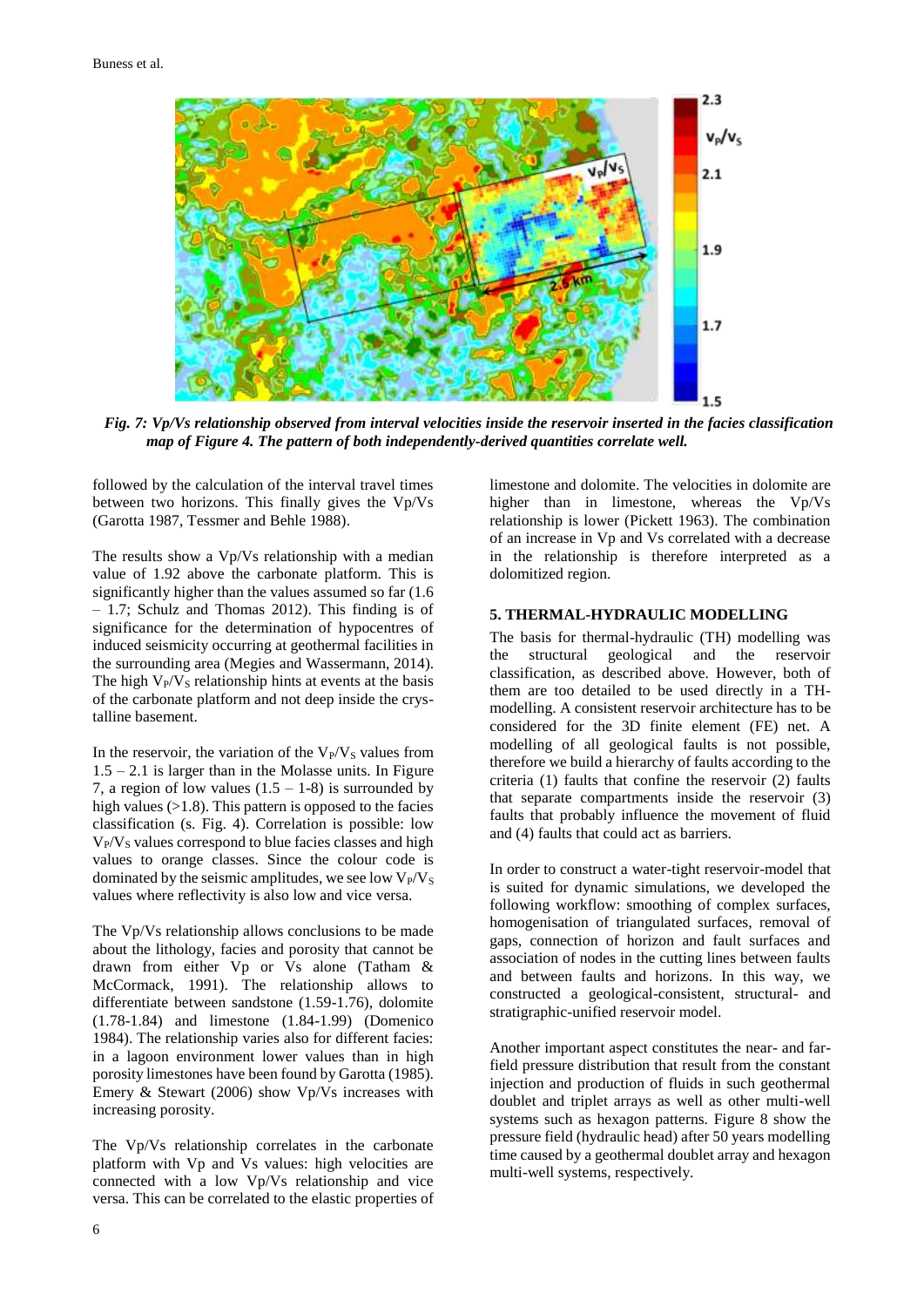

Hexagon - pattern

**Figure 8: Pressure field (hydraulic head) in the first main influx zone for multi-well configurations (hexagonconfiguration of 6 geothermal wells) after 50 years simulation time. Red symbols display injection and production wells. Different hydraulically active faults are shown with black dashed lines. Note that production wells are placed in the fault zones while injection wells are placed around the faults. 150 l/s of thermal water are constantly produced in each production well and 75 l/s of cooled thermal water is permanently reinjected in the injection wells.**

A successful optimization of multi-well patterns in highly heterogeneous carbonate reservoirs not only depends on a fine characterization of the reservoir, but also on the complex, long-term, thermal-hydraulic interactions of the multi-well array with existing neighbouring geothermal wells already in operation. Moreover, the well spacing density plays a major role in the generated pressure farfield. Model results indicate that fluid flow regime in the entire region of greater Munich is highly controlled by such high densely-spaced doublet array. A stationary flow regime is established a couple of years after the onset of injection and production. Site-specific thermal and hydrogeological conditions make special multi-well design systems more appropriate than regular geothermal doublet arrays (Fig. 8).

### **6. CONCLUSIONS**

In this project, we have applied methods that have never been used before in the geothermal exploration of the Bavarian Molasse, with promising results. We believe that the combination of seismic sequence stratigraphy and classification algorithms based on seismic attributes leads to a better understanding of the development of the carbonate platform.

The database consisted of a large 170 km2 seismic dataset without well control. Our aim was to understand the overall picture, in this case, the development of the carbonate platform and its overburden. This is impractical if the seismic volume is too small, as it is often the case of geothermal surveys that cover only the immediate surrounding area of a doublet. Although as in our case the survey was quite large, it was able to allow a limited insight into the carbonate depositional

processes. In a follow-up project, we will try to expand the seismic database.

The evaluation of multicomponent seismic recording hints at dolomitized regions inside the reservoir. Since the pattern of this distribution correlates with the independently-derived facies classification, we are confident about its reliability. Therefore, we believe it is sensible to conduct future 3C seismic surveys using 3C receivers. During the Munich survey, we compared 3C single sensors with traditional geophone group recordings and did not notice significant differences, despite the noisy urban environment (Wawerzinek et al. 2017).

The technique of retro-deformation enables the predicttion of sub-seismic faults (Ziesch et al. 2019). This technique strongly depends on the morphology of fault zones – hence it is crucial to invest enough effort in a detailed fault plane determination. Moreover, we were able to explain by retro-deformation some features in the structure of the Molasse sediments (i.e. rollover and drag folds), which are due to the strong variation of the fault dip above and within the carbonate platform. The prediction of sub-seismic fractures by retro-deformation looks plausible, but needs control by drilling (and FMI data) when the SWM project proceeds.

We included all the findings into a reservoir model and conducted long-time thermal-hydraulic modelling. The transformation of the structural and the facies models needs inevitable simplification before it is applied in such a model. Since new data will come in continuously during future exploitation, rapid updating of the reservoir model is crucial. From our modelling of the status quo knowledge, we conclude, that a multi-well design,